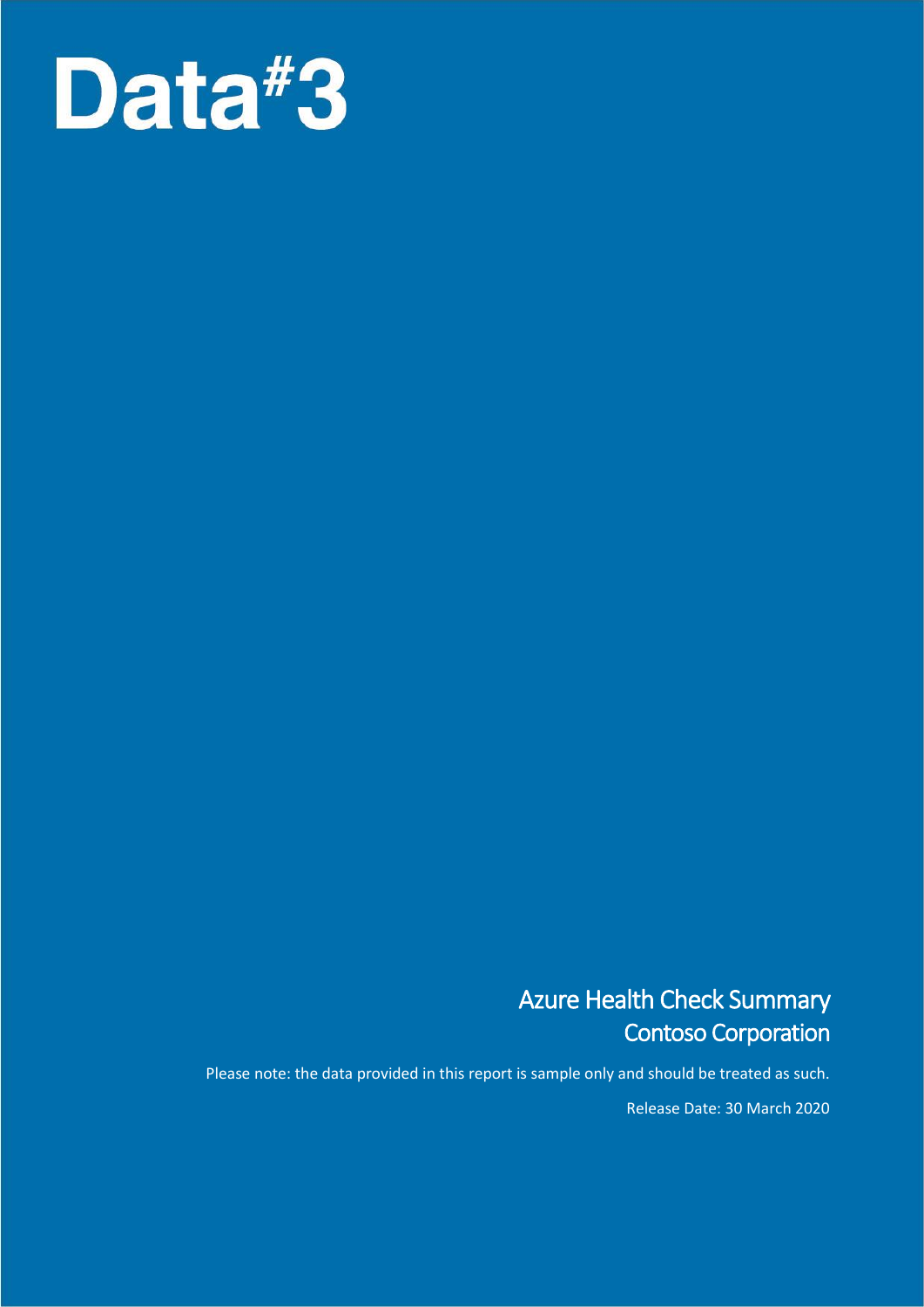## **Contents**

| 1.1 |  |
|-----|--|
| 1.2 |  |
| 1.3 |  |
| 1.4 |  |
| 1.5 |  |
|     |  |
| 2.1 |  |
| 2.2 |  |
| 2.3 |  |
| 2.4 |  |
|     |  |
| 3.1 |  |
| 3.2 |  |
| 3.3 |  |
| 3.4 |  |
| 3.5 |  |
| 3.6 |  |
| 3.7 |  |
|     |  |

## **Next Step Recommendations**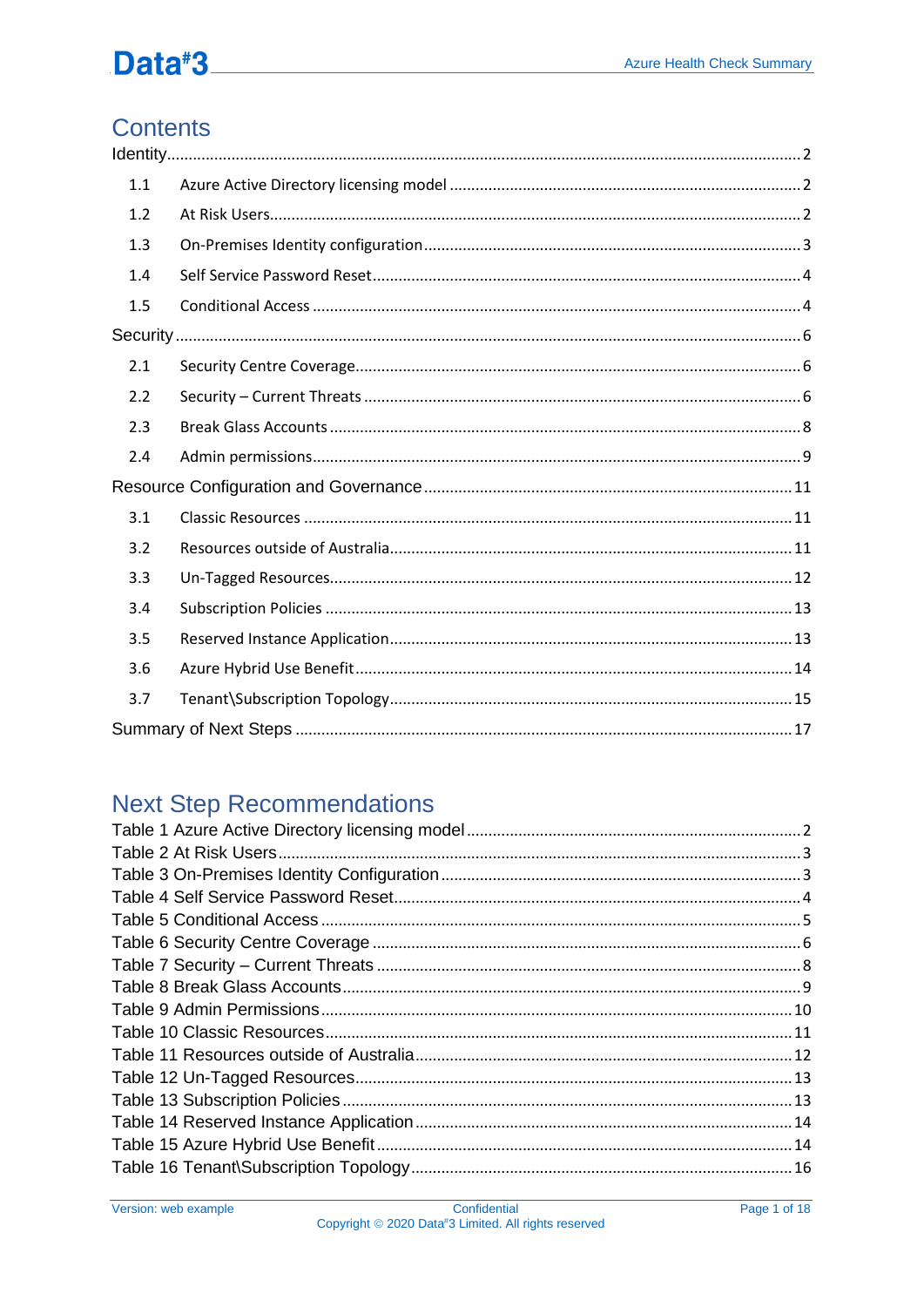## <span id="page-2-0"></span>**Identity**

## <span id="page-2-1"></span>**1.1 Azure Active Directory licensing model**

Azure Active Directory is available under 4 offers: -

- Free
- Basic
- Premium 1
- Premium 2

This check looks at the current licensing offer for Azure Active Directory (Azure AD) and based on the organisation type and risk profile a recommendation is created to ensure that Security from an Identity perspective is maintained by enabling advanced protection features where required.

For more information on the services that are available under P1 and P2 then refer to [https://azureperiodic.data3.com.au/Assets/Azure AD-Licencing.jpg.](https://azureperiodic.data3.com.au/Assets/AzureAD-Licencing.jpg)

### **1.1.1 Current State**

Contoso is currently using the Premium 2 model for Azure AD.

### **1.1.2 Recommendations**

No recommendation available.

### **1.1.3 Next Steps**

| Item Number | <b>Resolution</b> |
|-------------|-------------------|
|             |                   |

<span id="page-2-3"></span>*Table 1 Azure Active Directory licensing model*

### <span id="page-2-2"></span>**1.2 At Risk Users**

Identity protection is a critical security focus for Azure and Office 365, Azure AD provides built-in mechanisms to protect and report on account breaches. Depending on the licensing model of Azure AD it is possible to fully protect identities using advanced machine learning based analytics.

Users at Risk reporting is a native function that is available with all licensing models, however the details for why a user is marked for risk is only available under P1 or P2.

This check looks at the current list of at-risk users and focuses on users that have a high impact such as accounts with key words such as Invoicing, Payable, Receiving, Sales, C level and Admin named accounts.

### **1.2.1 Current State**

Out of the 21194 users within the Azure AD Tenant, 2287 are marked at risk, a full report has been attached below.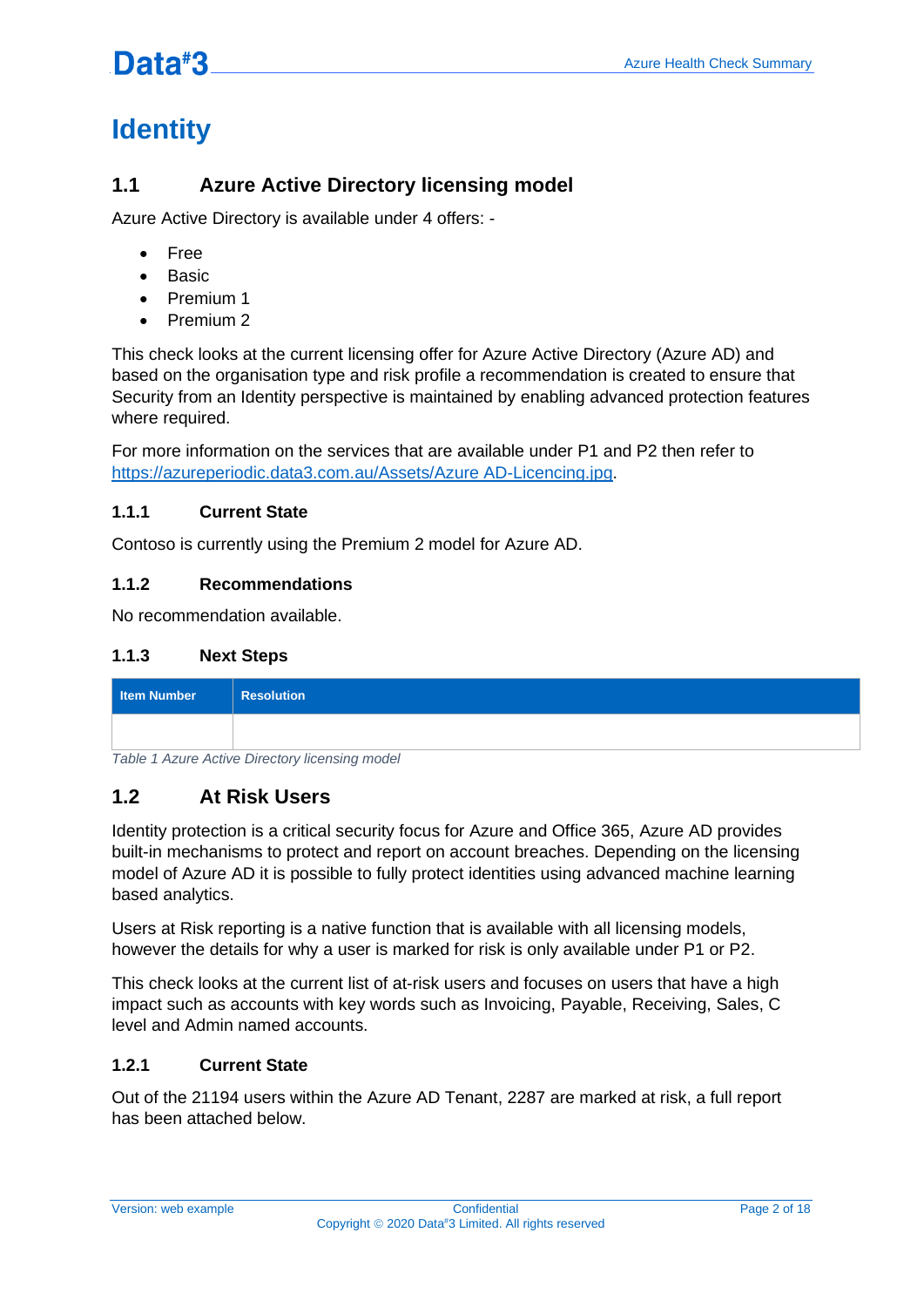



Risk detections.csv RiskySignIns.csv RiskyUsers.csv

### **1.2.2 Recommendations**

Implement Conditional Access Risk based policy to automatically protect users that are at High Risk.

A significant level of risk events was detected for multiple high impact user accounts. Data#3 strongly recommend immediate resolution of these events and deploy Azure Sentinel to provide advanced reporting and protection from future risk events [https://azure.microsoft.com/en-us/services/azure-sentinel.](https://azure.microsoft.com/en-us/services/azure-sentinel)

### **1.2.3 Next Steps**

| <b>I</b> Item Number | <b>Resolution</b>                    |
|----------------------|--------------------------------------|
| 2.1                  | Remediate Risk Detections.           |
| 2.2                  | Enable and configure Azure Sentinel. |

<span id="page-3-1"></span>*Table 2 At Risk Users*

### <span id="page-3-0"></span>**1.3 On-Premises Identity configuration**

A critical component of Azure is the relationship between Active Directory and Azure Active Directory. AADConnect is a service that establishes a sync or trust relationship between AD and Azure AD. This check reviews the configuration of AADConnect.

### **1.3.1 Current State**

- Federation = True
- Password Hash Sync = False
- $\bullet$  Passthrough Auth = False
- Seamless Single Sign-on = False

### **1.3.2 Recommendations**

If federation is only being used for Microsoft authentication then significant benefits could be achieved by switching to modern auth options such as Password hash sync, Seamless SSO and Passthrough authentication.

### **1.3.3 Next Steps**

| <b>I</b> Item Number | <b>Resolution</b>                                         |
|----------------------|-----------------------------------------------------------|
| 3.1                  | Review current AADConnect settings and enable modern auth |

<span id="page-3-2"></span>*Table 3 On-Premises Identity Configuration*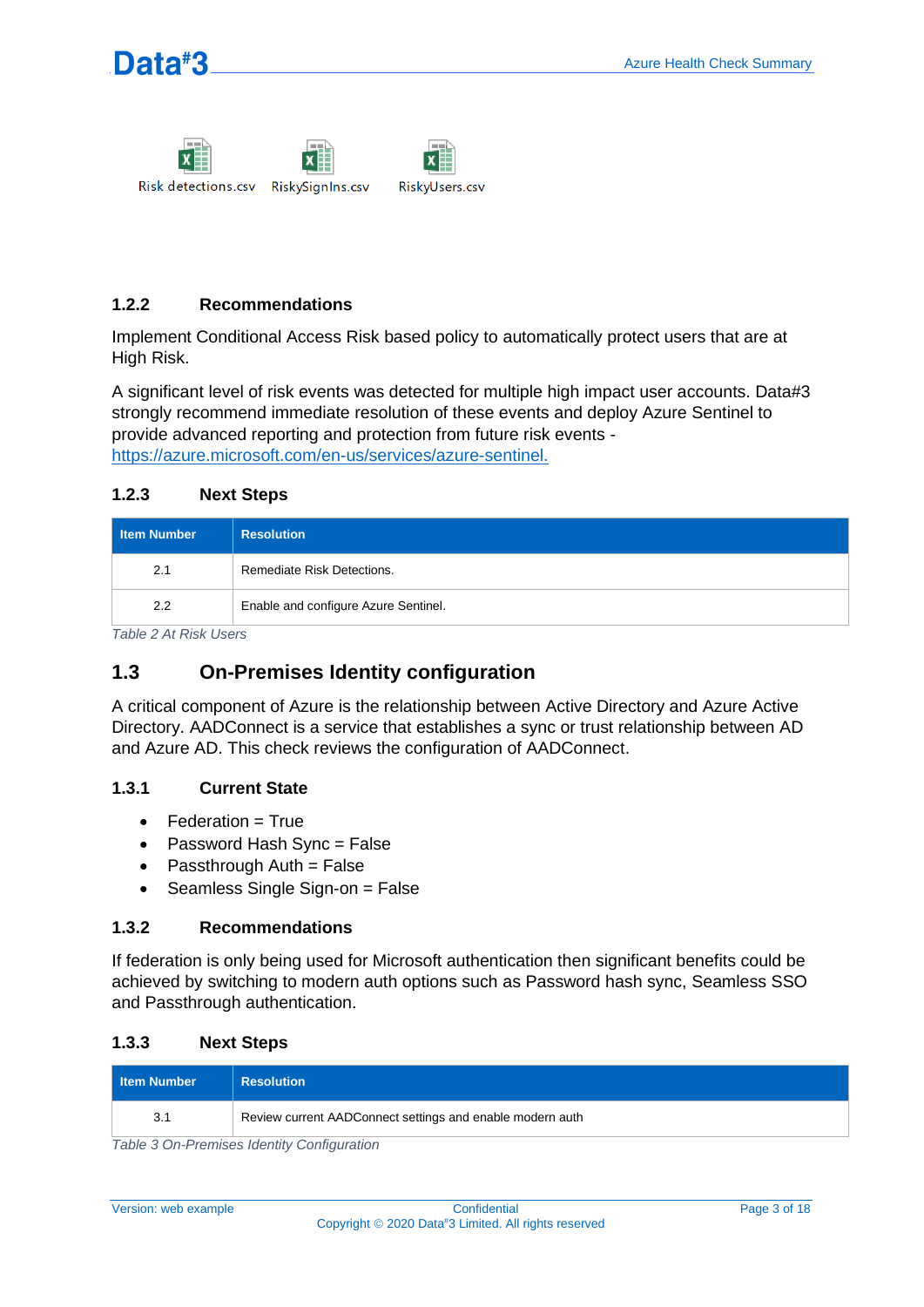## <span id="page-4-0"></span>**1.4 Self Service Password Reset**

Azure Self Service Password Reset (SSPR) is a feature of Azure AD that allows users to manage their password from any device, at any time, from any location, while remaining in compliance with defined security policies. Azure AD Password Reset allows users to change their expired or non-expired passwords and reset forgotten password.

Azure AD connect provides a connection between on premise Active Directory Services and Azure Active Directory. This connection can replicate a hashed password between the two directories. When configured with Password Writeback, users can self-manage their own password and lower the operational overhead of a service desk.

Azure Self Service Password Reset can be accessed directly from the following URL: [https://passwordreset.microsoftonline.com/.](https://passwordreset.microsoftonline.com/)

### **1.4.1 Current State**

SSPR is current configured as follows: -

- SSPR Enabled Users = Selected groups
- Number of reset methods  $= 1$
- Methods available
	- $\circ$  Mobile App = No
	- $\circ$  Mobile app code = Yes
	- $\circ$  Fmail = No
	- $\circ$  Mobile Phone = Yes
	- $\circ$  Office Phone = No
	- $\circ$  Security Questions = No
- Notify Users on password reset = Yes
- Notify all admins when other admin reset their password = No

A score system is used to evaluate the overall security and useability of SSPR based on certain options. Out of a max potential of 23 points the current score is 19.

### **1.4.2 Recommendations**

Data#3 recommends enabling admin notifications.

### **1.4.3 Next Steps**

| Item Number | <b>Resolution</b>               |
|-------------|---------------------------------|
| 4.1         | Enable SSPR admin notifications |

<span id="page-4-2"></span>*Table 4 Self Service Password Reset*

### <span id="page-4-1"></span>**1.5 Conditional Access**

Conditional Access Policy (CAP) allows an organisation to dynamically protect identities based on criterial and conditions for log on, such as: -

- Who you are?
- What group you are in?
- Where you are?
- What you are trying to access?
- What are you using?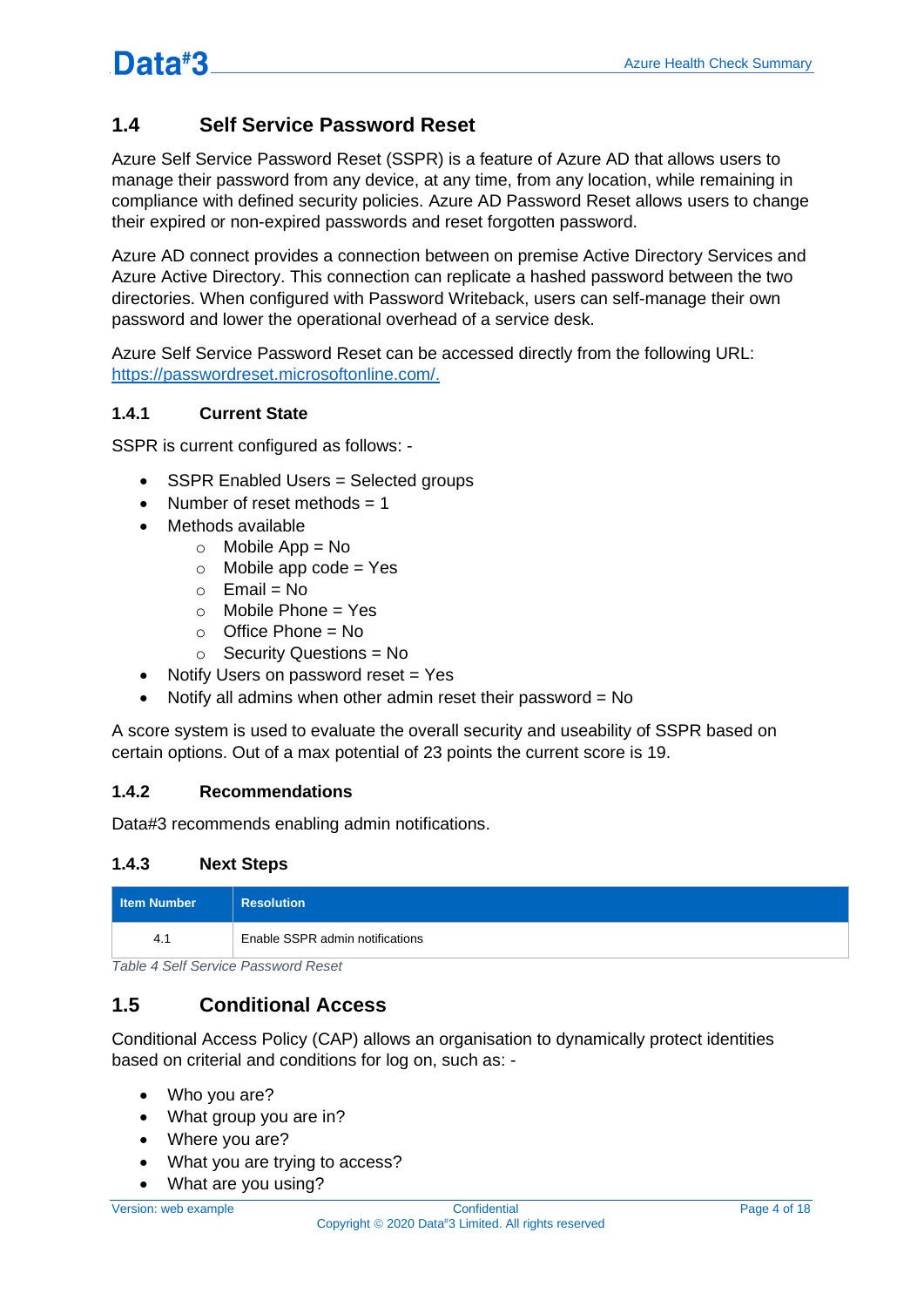• When and where did you last authenticate?

CAP extends the authentication experience by evaluating these conditions and determines what to do in the event that one or more of these conditions are not acceptable.

CAP is available under Azure AD P1 and is greatly enhanced with P2 by providing "Risk" based evaluation. For Free and Basic versions of Azure AD there are baseline policies that can be used to protect Administrative accounts.

### **1.5.1 Current State**

Contoso is licensed for P2 and can use conditional access policy. Some custom policies were detected however it appears that they are in a testing stage.

### **1.5.2 Recommendations**

Although support for enabling Conditional Access Policy is not available due to the Azure AD Licencing model, it is recommended to review and enable the baseline policies to protect assigned admin privileges.

#### **1.5.3 Next Steps**

| Item Number | <b>Resolution</b>                              |
|-------------|------------------------------------------------|
| 5.1         | Strengthen current conditional access policies |
| 5.2         | Implement risk-based policies                  |

<span id="page-5-0"></span>*Table 5 Conditional Access*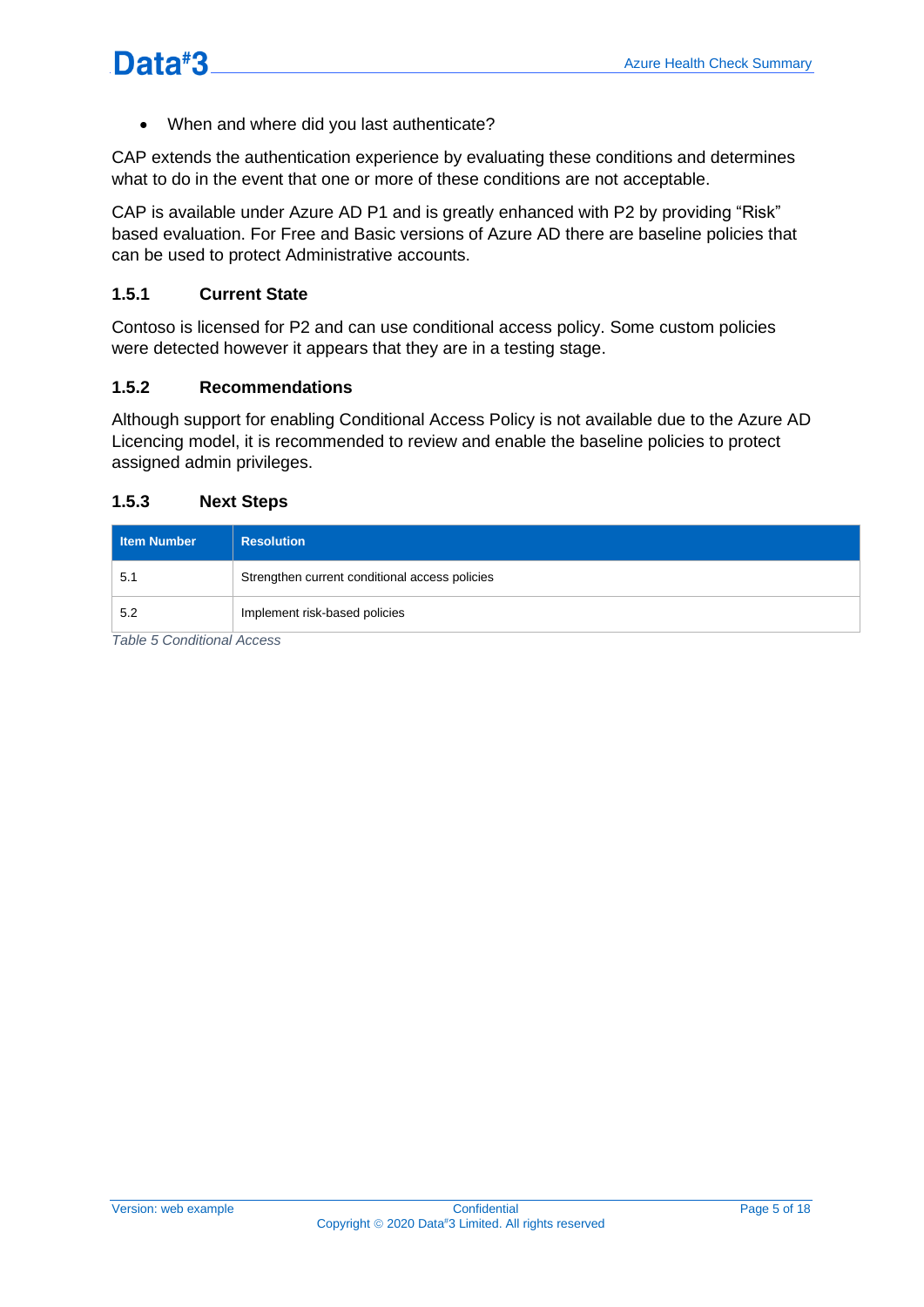## <span id="page-6-0"></span>**Security**

### <span id="page-6-1"></span>**2.1 Security Centre Coverage**

Azure Security Centre (ASC) provides unified security management and advanced threat protection for workloads running in Azure, on-premises, and in other clouds. It delivers visibility and control over hybrid cloud workloads, active defences that reduce your exposure to threats, and intelligent detection to help you keep pace with rapidly evolving cyber attacks.

Security Centre is offered in two tiers:

The Free tier is automatically enabled on all Azure subscriptions and provides security policy, continuous security assessment, and actionable security recommendations to help organisations protect Azure resources.

The Standard tier extends the capabilities of the Free tier to workloads running in private and other public clouds, providing unified security management and threat protection across hybrid cloud workloads. The Standard tier also adds advanced threat detection capabilities, which uses built-in behavioural analytics and machine learning to identify attacks and zeroday exploits, access and application controls to reduce exposure to network attacks and malware. The Standard tier is free for the first 30 days.

This check reviews the Security Centre tier and coverage across subscription(s).

### **2.1.1 Current State**

Contoso is currently using the free tier of ASC.

### **2.1.2 Recommendations**

Data#3 recommends stepping up to ASC Standard for all resource types and enable Azure Sentinel to dramatically enhance security reporting and insights for Azure resources [https://azure.microsoft.com/en-us/services/azure-sentinel.](https://azure.microsoft.com/en-us/services/azure-sentinel)

### **2.1.3 Next Steps**

| <b>I</b> Item Number | <b>Resolution</b>                              |
|----------------------|------------------------------------------------|
| 6.7                  | Enable ASC Standard tier for all Subscriptions |
| 6.2                  | Integrate with Azure Sentinel                  |

<span id="page-6-3"></span>*Table 6 Security Centre Coverage*

## <span id="page-6-2"></span>**2.2 Security – Current Threats**

This check summarises current live security issues being reported by Security centre (if available).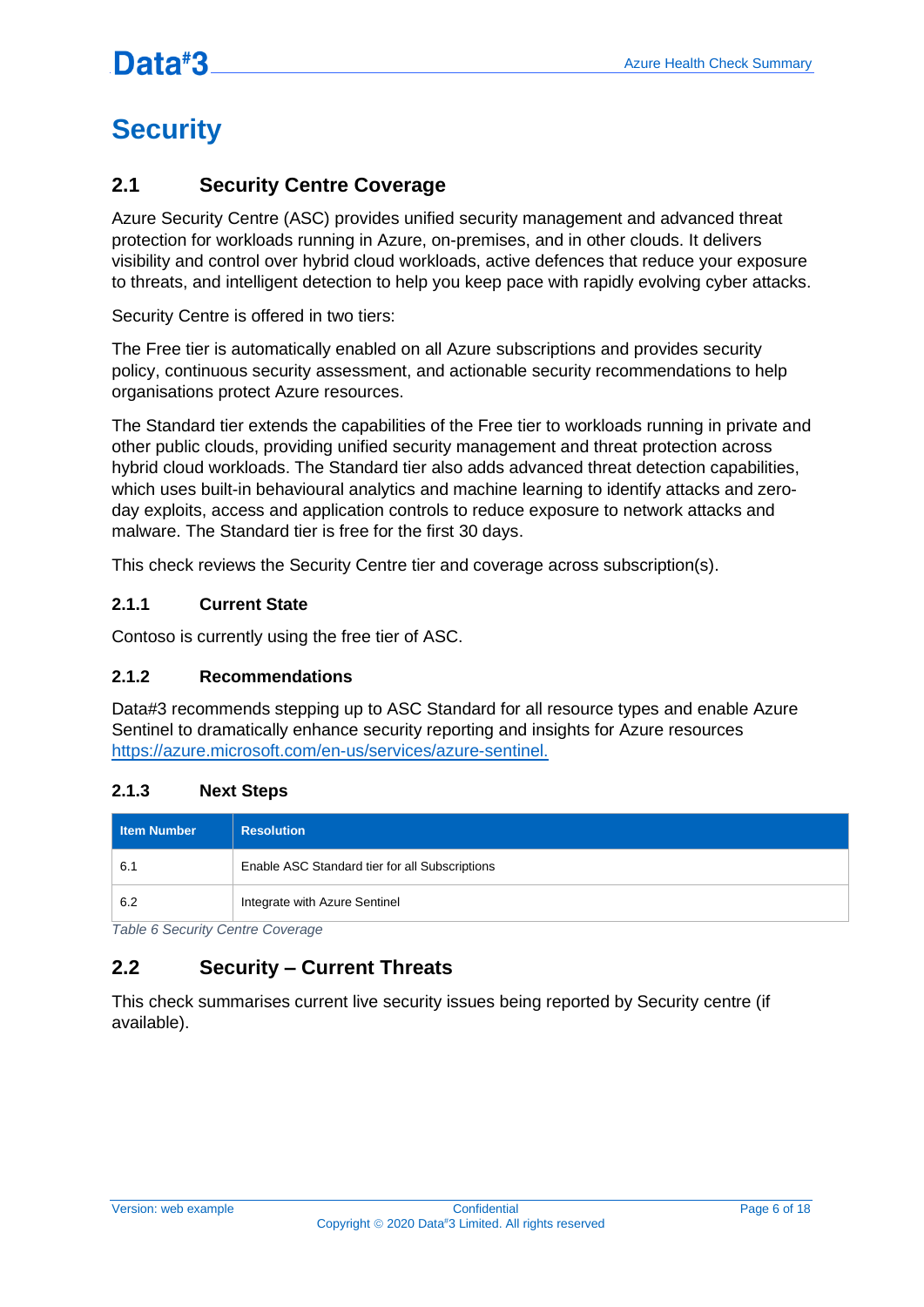### **2.2.1 Current State**

The below images show active security issues.

| Policy & compliance                      |                                      |                                                                                                                                                                                         |                                                                                                                                    |
|------------------------------------------|--------------------------------------|-----------------------------------------------------------------------------------------------------------------------------------------------------------------------------------------|------------------------------------------------------------------------------------------------------------------------------------|
| Overall secure score                     |                                      | Regulatory compliance                                                                                                                                                                   | Subscription coverage                                                                                                              |
| 381 OF 600<br>Review your secure score > | ÷                                    | View and monitor your compliance<br>posture relative to industry<br>standards and regulations<br><b>Enable Regulatory Compliance</b><br>26 of 26 passed control<br><b>PCI DSS 3.2.1</b> | Fully covered<br>ntrols<br>l٥<br>2<br>Partially covered<br><b>TOTAL</b><br>12<br>ols.<br>Not covered<br>O<br>339 Covered resources |
|                                          |                                      |                                                                                                                                                                                         |                                                                                                                                    |
| <b>Resource security hygiene</b>         |                                      |                                                                                                                                                                                         |                                                                                                                                    |
|                                          |                                      |                                                                                                                                                                                         |                                                                                                                                    |
| Recommendations                          |                                      | Resource health by severity                                                                                                                                                             | Networking                                                                                                                         |
|                                          | <b>High Severity</b><br>11           | <b>161</b> Compute & apps resources<br>$\mathbf{v}_c$                                                                                                                                   | 11<br>Unhealthy resources                                                                                                          |
| 18<br><b>TOTAL</b>                       | <b>Medium Severity</b><br>5          | <b>15</b> Data & storage resources                                                                                                                                                      | 163 Monitored resources<br>There are 5 high severity                                                                               |
|                                          | <b>Low Severity</b><br>$\mathcal{P}$ | <b>0</b> Identity & access resources                                                                                                                                                    | recommendations to resolve.<br>Secure your network resources                                                                       |

| Recommendation                                                                                                | Secure Score I 1 |          | <b>Failed Resources</b>     | Severity | ↑↓ |
|---------------------------------------------------------------------------------------------------------------|------------------|----------|-----------------------------|----------|----|
| Vulnerability assessment solution should be installed on your virtual machines                                | $+30$            |          | 136 of 156 virtual machines |          |    |
| Vulnerabilities in security configuration on your machines should be remediated                               | $+30$            |          | 74 of 156 virtual machines  |          |    |
| System updates should be installed on your machines                                                           | $+26$            | <u>o</u> | 77 of 156 virtual machines  |          |    |
| API App should only be accessible over HTTPS<br>Quick Fix!                                                    | $+20$            | لرجا     | 1 of 1 API apps             |          |    |
| Endpoint protection health issues should be resolved on your machines                                         | $+14$            |          | 81 of 156 virtual machines  |          |    |
| Disk encryption should be applied on virtual machines                                                         | $+10$            | LC.      | 136 of 156 virtual machines |          |    |
| Management ports should be closed on your virtual machines                                                    | $+10$            |          | 1 of 1 virtual machines     |          |    |
| Monitoring agent health issues should be resolved on your machines                                            | $+9$             |          | 46 of 156 virtual machines  |          |    |
| Monitoring agent should be installed on virtual machine scale sets<br><b>Quick Fix!</b>                       | $+8$             |          | 1 of 4 virtual machine scal |          |    |
| Install endpoint protection solution on virtual machines                                                      | $+6$             |          | 64 of 156 virtual machines  |          |    |
| Web ports should be restricted on NSG associated to your VM                                                   | $+0$             |          | 3 of 156 virtual machines   |          |    |
| All network ports should be restricted on NSG associated to your VM                                           | $+0$             | L.       | 2 of 156 virtual machines   |          |    |
| Your machines should be restarted to apply system updates                                                     | $+0$             |          | 2 of 156 virtual machines   |          |    |
| Network traffic data collection agent should be installed on Windows virtual machines (Preview)<br>Quick Fix! | $+0$             |          | 1 of 1 virtual machines     |          |    |
|                                                                                                               |                  |          |                             |          |    |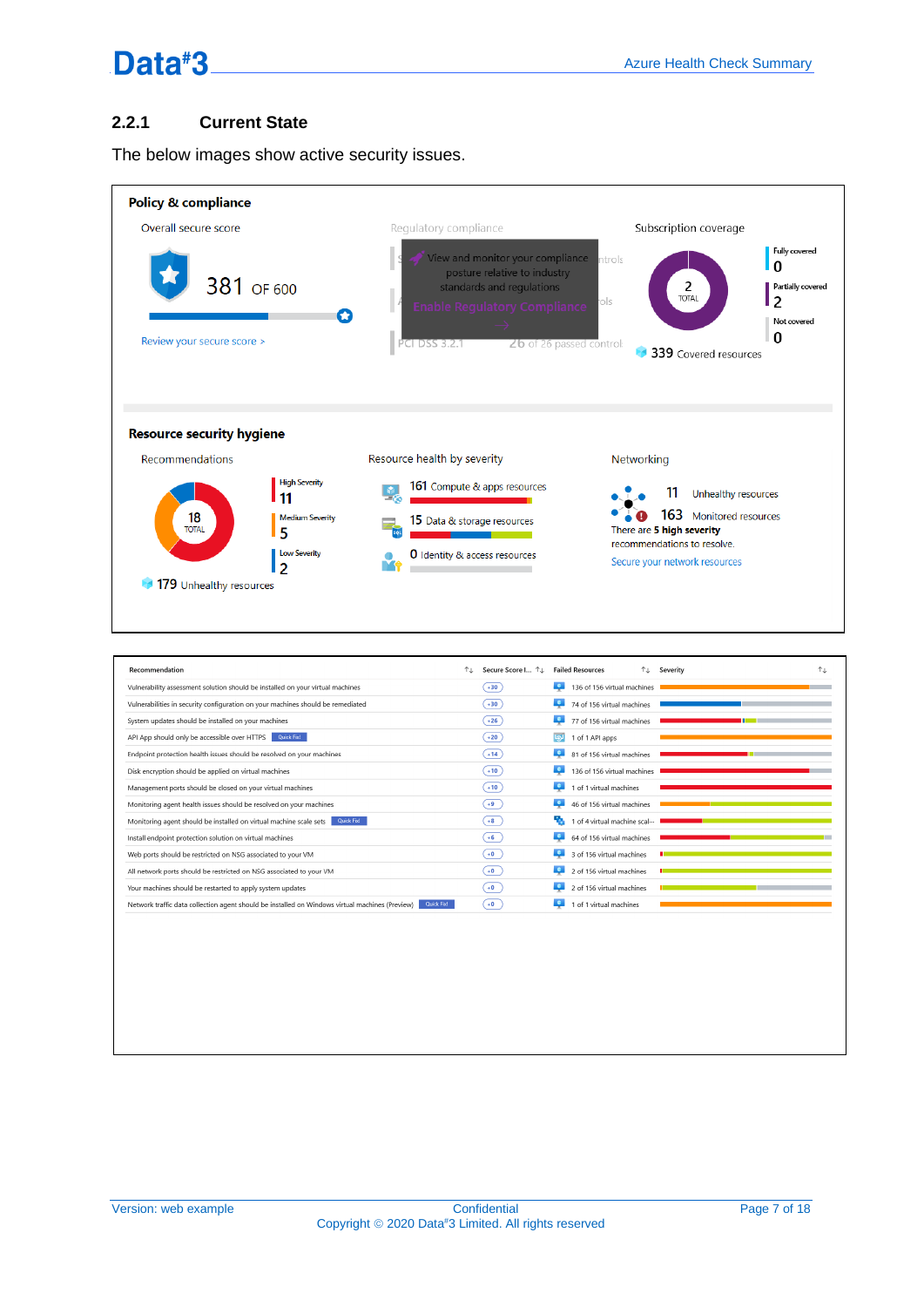### **2.2.2 Recommendations**

Data#3 urgently advise Contoso to investigate and address these active security issues.

### **2.2.3 Next Steps**

| Item Number                      | <b>Resolution</b>                |
|----------------------------------|----------------------------------|
|                                  | <b>Remediate Security Alerts</b> |
| Toble 7 Coourity Current Throate |                                  |

<span id="page-8-1"></span>*Table 7 Security – Current Threats*

### <span id="page-8-0"></span>**2.3 Break Glass Accounts**

Break glass accounts can help organisations restrict privileged access within an existing Azure Active Directory environment. Such accounts are highly privileged, and they are not assigned to specific individuals. Emergency access accounts are limited to emergency or 'break glass' scenarios, situations where normal administrative accounts cannot be used. Organisations must maintain a goal of restricting the emergency account's usage to only that time during which it is necessary.

An organisation might need to use an emergency access account in the following situations:

- The user accounts are federated, and the federation is currently unavailable because of a cell-network break or an identity-provider outage. For example, if the identity provider host in your environment has gone down, users might be unable to sign in when Azure AD redirects to their identity provider.
- The administrators are registered through Azure Multi-Factor Authentication, and all their individual devices are unavailable. Users might be unable to complete Multi-Factor Authentication to activate a role. For example, a cell network outage is preventing them from answering phone calls or receiving text messages, the only two authentication mechanisms that they registered for their device.
- The person with the most recent global administrative access has left the organisation. Azure AD prevents the last global administrator account from being deleted, but it does not prevent the account from being deleted or disabled onpremises. Either situation might make the organisation unable to recover the account.

There should be two 'break glass' accounts and they should be cloud-only accounts that use the \*.onmicrosoft.com domain and that are not federated or synchronised from an onpremises environment.

The accounts should not be associated with any individual user in the organisation. Organisations need to ensure that the credentials for these accounts are kept secure and known only to individuals who are authorised to use them.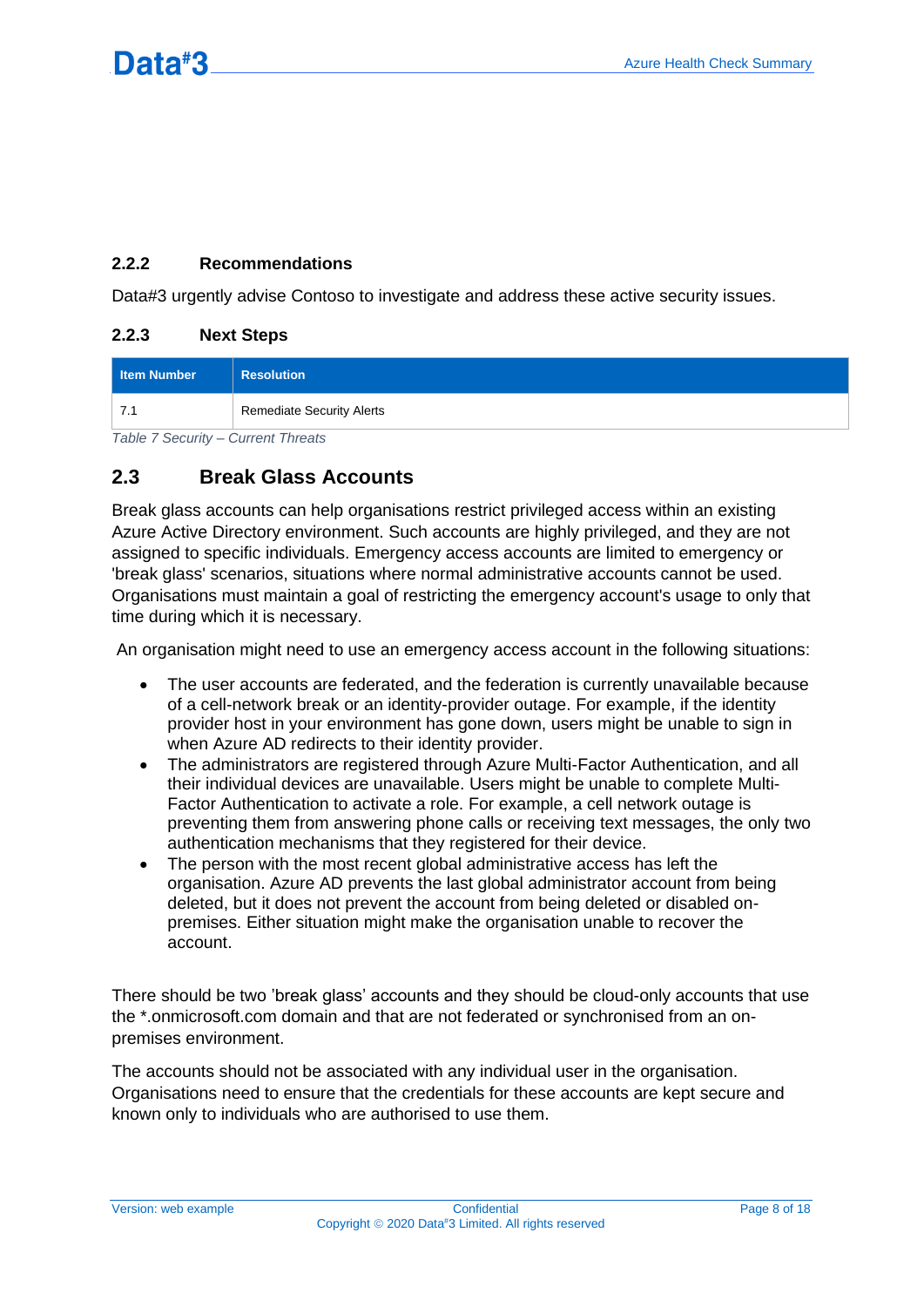An account password for an emergency access account is usually separated into two or three parts, written on separate pieces of paper, and stored in secure, fireproof safes that are in secure, separate locations.

### **2.3.1 Current State**

There are no accounts that conform to the 'break glass' configuration.

### **2.3.2 Recommendations**

Data#3 recommend implementing break glass accounts and implement Privileged Identity Management (PIM).

### **2.3.3 Next Steps**

| Item Number | <b>Resolution</b>              |
|-------------|--------------------------------|
| -8.1        | Implement break glass accounts |

<span id="page-9-1"></span>*Table 8 Break Glass Accounts*

## <span id="page-9-0"></span>**2.4 Admin permissions**

Role Based Access Control (RBAC) is critical to ensure that Azure resources and organisation data are protected and governed appropriately. Least privileged access models reduce the risk impact and surface area damage if an individual account is compromised. No single user account should ever have full rights to every resource in Azure (excluding 'break glass' accounts)

Azure contains role-based groups for non-top-level functions that should be used in place of the Global Admin (GA) role as well as subscription level roles to perform isolated administrative tasks. There exists a third level of access control with Resource Groups that should always be used to provide granular access to collections of resources.

Under no circumstances should day to day accounts be used for Azure administration as the risk profile for these types of accounts is dramatically higher than dedicated restricted and locked down accounts.

### **2.4.1 Current State**

Refer to the below attached list of privileged role membership for Azure AD.

Service accounts (based on naming convention) were detected in one or more admin roles and access permissions should be reviewed for these accounts and Discretionary Access Controls (DACL) implemented to grant the permissions that the accounts require rather than adding them to a top-level admin role.

Day to day named user accounts were detected and based on the level of access these accounts present a significant risk to the organisation. A large number of service accounts with high levels of access was detected.

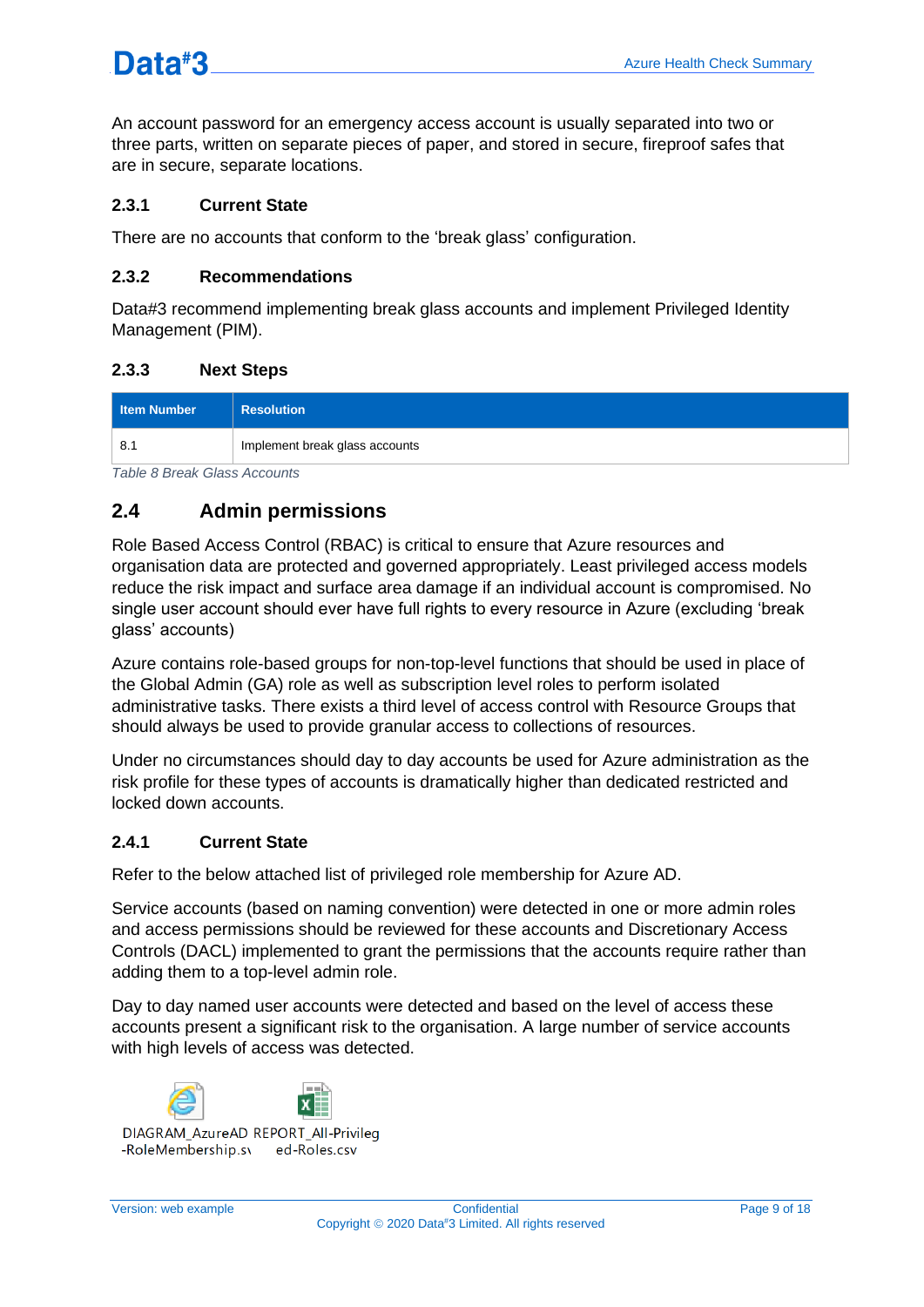### **2.4.2 Recommendations**

Review the Role membership and restrict access to the high privilege roles as appropriate, Implement Resource Group level delegation of access to minimise the potential attack surface area for a compromised account.

Turn on multi-factor authentication and register all other highly-privileged single-user nonfederated admin accounts. Note, highly-privileged should also extend to accounts that can have a financial impact on the organisation (Accounts Payable, Accounts Invoicing for example).

Require Azure Multi-Factor Authentication (MFA) at sign-in for all individual users who are permanently assigned to one or more of the Azure AD admin roles:

- Global administrator
- Privileged Role administrator
- Exchange Online administrator
- SharePoint Online administrator

### **2.4.3 Next Steps**

| <b>Item Number</b> | <b>Resolution</b>                                                     |
|--------------------|-----------------------------------------------------------------------|
| 9.1                | Limit global admin role to break glass accounts                       |
| 9.2                | Review and restrict service account rights                            |
| 9.3                | Strengthen Conditional Access Policies to enforce MFA for Admin roles |

<span id="page-10-0"></span>*Table 9 Admin Permissions*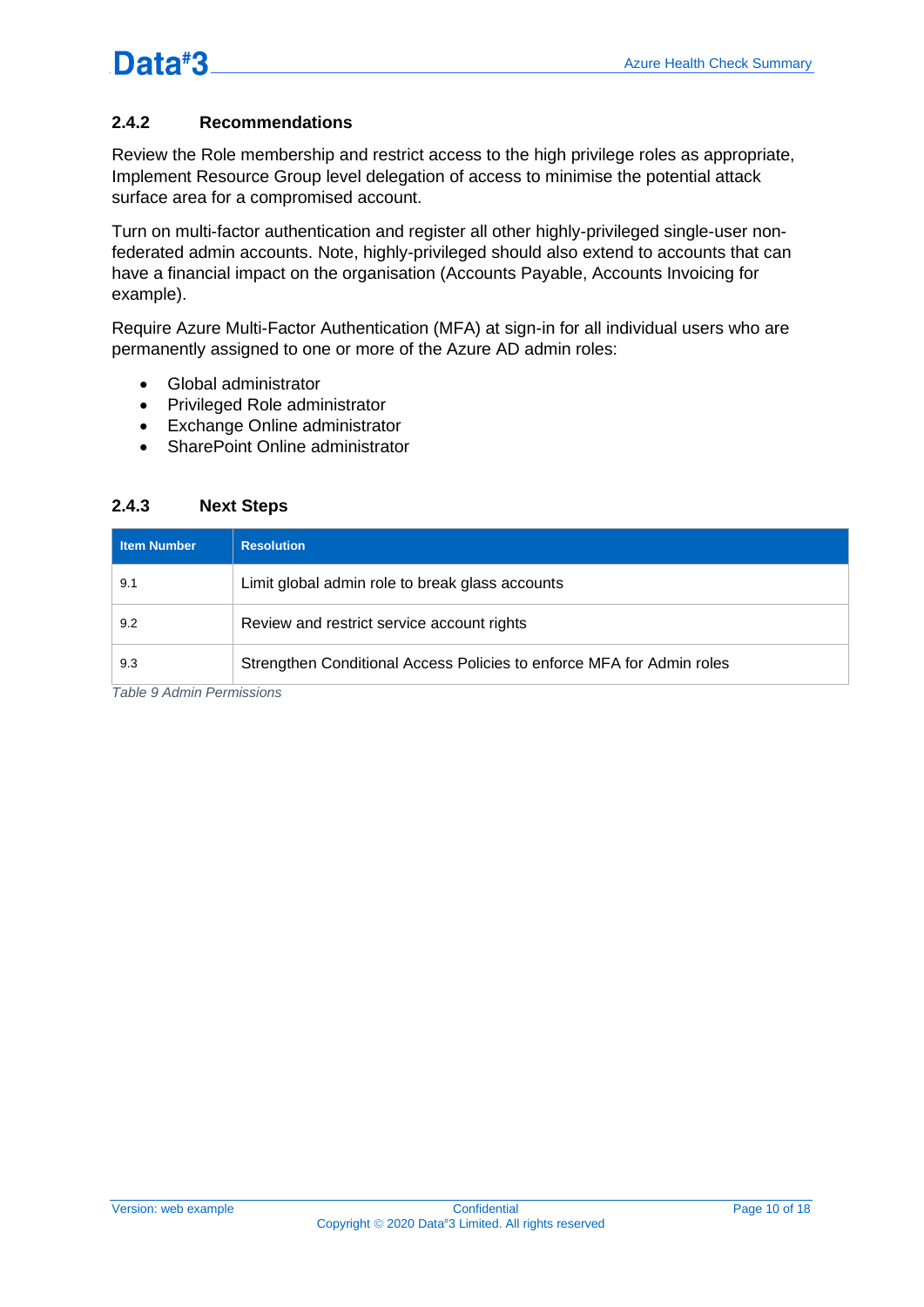## <span id="page-11-0"></span>**Resource Configuration and Governance**

### <span id="page-11-1"></span>**3.1 Classic Resources**

Azure Classic resource deployments otherwise known as Azure Service Manager (ASM) were depreciated in 2017 with the classic Azure portal removed in January 2018. Azure currently supports the operation and deployment of Classic VNETS\Virtual Machines and Storage Accounts. However, new deployments should utilise the current deployment methodology of Azure Resource Manager (ARM).

### **3.1.1 Current State**

No classic resources were detected.

### **3.1.2 Recommendations**

N/A

### **3.1.3 Next Steps**

| Item Number | <b>Resolution</b> |
|-------------|-------------------|
|             |                   |

<span id="page-11-3"></span>*Table 10 Classic Resources*

### <span id="page-11-2"></span>**3.2 Resources outside of Australia**

Certain organisations are required to maintain border of sovereignty for Azure hosted workloads and data.

This check reviews all resources and reports on resources that are not deployed within the 4 available Australia Datacenters.

- Australia East (Sydney)
- Australia Southeast (Melbourne)
- Canberra 1 (Canberra)
- Canberra 2 (Canberra)

### **3.2.1 Current State**

Refer to the attached summary for resources that are currently running outside of the Four Australian Datacenters, this list excludes global services such as Azure AD.



### **3.2.2 Recommendations**

Data#3 can assist Contoso with resource evaluation of services outside of Australia and coordinate a planned relocation of resources.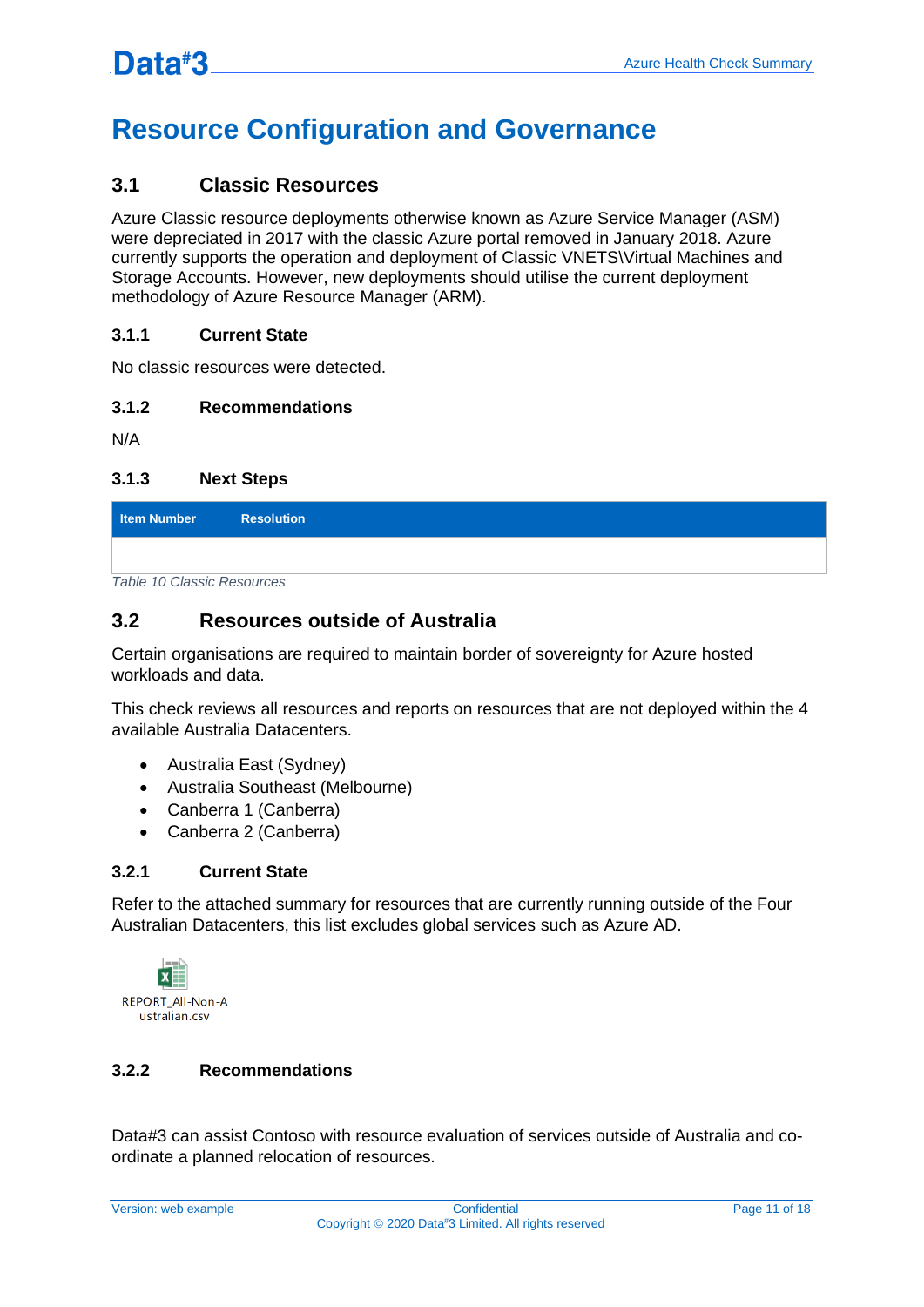### **3.2.3 Next Steps**

| <b>I</b> Item Number                    | <b>Resolution</b>                                               |  |  |  |
|-----------------------------------------|-----------------------------------------------------------------|--|--|--|
|                                         | Review resources outside of Australia and relocate to AU region |  |  |  |
| Table 11 Descurses outside of Augtralia |                                                                 |  |  |  |

<span id="page-12-1"></span>*Table 11 Resources outside of Australia*

## <span id="page-12-0"></span>**3.3 Un-Tagged Resources**

Tagging resources in Azure is mission critical and ensures that deployments are managed effectively. Tagging comprises of Key Pair identifiable metadata that should be assigned to every resource in Azure, at a minimum the following rules should be applied to each resource: -

- What this is?
- What is it for?
- Who owns it?
- Who pays for it?
- What is its development status?

Ultimately tagging allows for accountability, programmatic action, resource governance and cost management. An example of this is if every resource is tagged appropriately then an Automation Runbook can be used to enumerate all resources that are not tagged as "Production" and stop\resize\de-allocate after hours to optimise cost.

This check enumerates all resources and provides a tag effectiveness percentage.

### **3.3.1 Current State**

Contoso appear to be utilising tags, however the total number of tagged resources is 1770 out of 2069.

The below table lists the total Tag percentage for each subscription.

| Subscription Name          | <b>Number of Resources</b> | Tagged Count | Percentage |
|----------------------------|----------------------------|--------------|------------|
| Contoso-Core-Services-Prod | 2025                       | 1735         | 86         |
| Contoso-Info-Mgmt-PROD     | 44                         | 35           | 80         |

### **3.3.2 Recommendations**

Data#3 can assist Contoso with the design and deployment of an effective tagging methodology, remediate current missing tags and setup subscription policies to enforce future tag application.

### **3.3.3 Next Steps**

| <b>Item Number</b> | <b>Resolution</b>              |
|--------------------|--------------------------------|
| 12.1               | Design Tag Policy requirements |
| 12.2               | Implement Tagging policy       |
| 12.3               | Remediate missing tags         |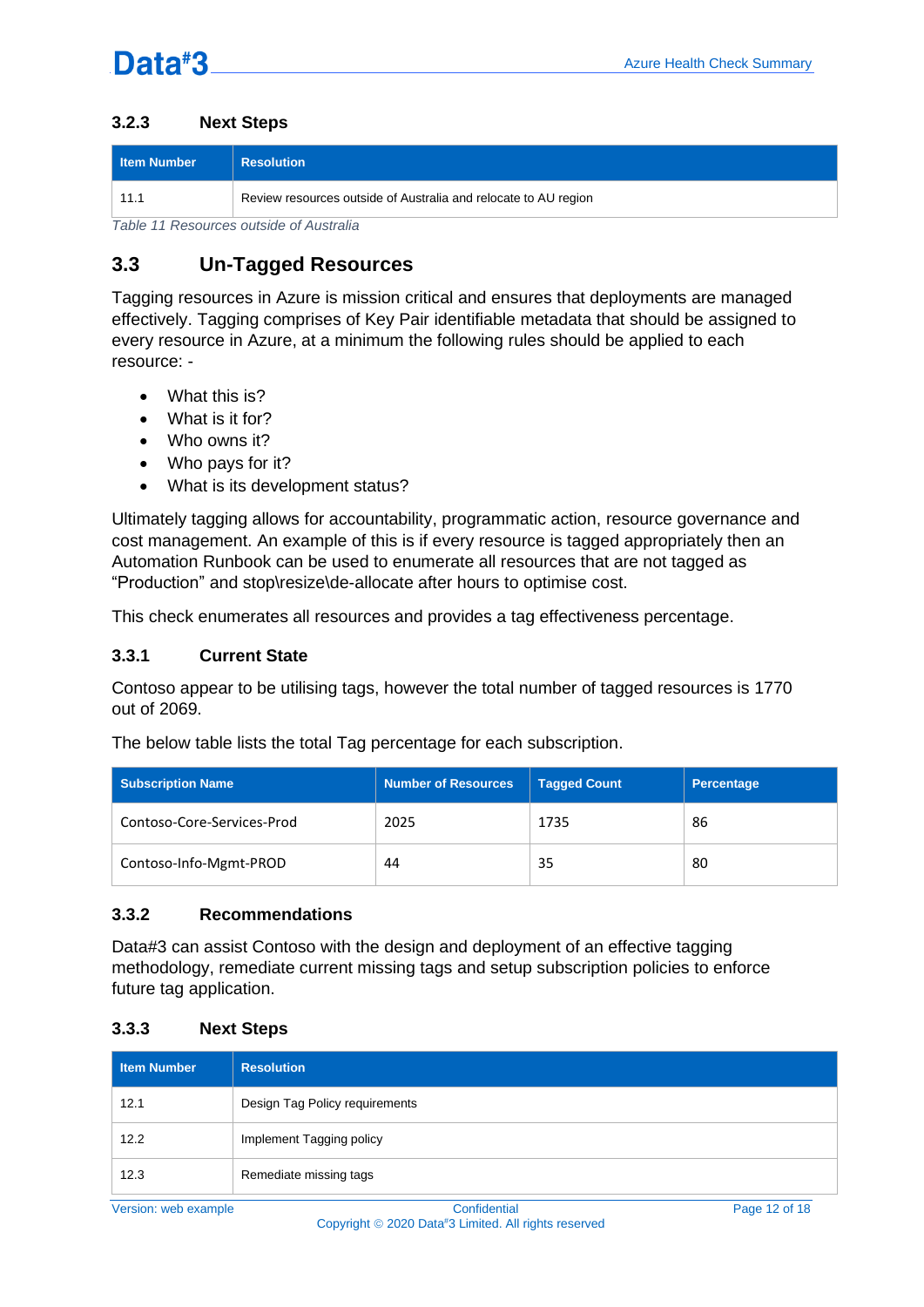<span id="page-13-2"></span>*Table 12 Un-Tagged Resources*

### <span id="page-13-0"></span>**3.4 Subscription Policies**

Policies play a key role in the long-term control and governance application of Azure resources. Many aspects of this health check can be neutralised via policies.

For example, if this check revealed resources outside of Australia then the "Allowed Locations" policy would have prevented those deployments by applying forced control over where resources can be deployed.

Another valid example is "Allowed Resource Types", if there will never be a need to deploy the current largest VM (m208 vm with 208 cores and 5.7 Terabytes of memory) then that can be removed from the allowed list.

### **3.4.1 Current State**

Contoso is currently partially using policies to control certain aspects of resource deployments.

### **3.4.2 Recommendations**

Data#3 strongly suggest designing an organisation governance model for Azure and deploying a suitable policy hierarchy to support the long-term usage of Azure.

### **3.4.3 Next Steps**

| Item Number | <b>Resolution</b>                            |
|-------------|----------------------------------------------|
| 13.1        | Design Policy structure (Governance model)   |
| 13.2        | Remediate policy compliance on subscriptions |

<span id="page-13-3"></span>*Table 13 Subscription Policies*

### <span id="page-13-1"></span>**3.5 Reserved Instance Application**

Reserved instances (RI) can provide a significant discount over pay-as-you-go prices. With reserved instances, organisations can pre-purchase the base costs for virtual machines, SQL Managed Instances and Application Service Environment.

Discounts will automatically apply to new or existing applicable services that have the same size and region as the RI.

### **3.5.1 Current State**

RI Cost saving opportunities are available: -

| <b>Subscription settings</b>           | <b>Subscriptions: All 2 selected - Don't see a subscription? Open Directory +</b>                                    |                                                                                                                                                             |                                                               |
|----------------------------------------|----------------------------------------------------------------------------------------------------------------------|-------------------------------------------------------------------------------------------------------------------------------------------------------------|---------------------------------------------------------------|
| All subscriptions<br>e.<br>з<br>11 M H | All types<br>$\checkmark$<br><b>Total recommendations</b><br>Recommendations by impact<br>Medium<br>2 High<br>impact | Active<br>$\checkmark$<br>Impacted resources<br>116<br>For more cost management<br>$0$ Low<br>and optimization capabilities,<br>visit Azure Cost Management | $\vee$ No grouping<br>Potential yearly savings<br>230,060 AUD |
| <b>IMPACT</b>                          | <b>DESCRIPTION</b>                                                                                                   | POTENTIAL YEARLY SAVINGS*                                                                                                                                   | <b>IMPACTED RESOURCES</b>                                     |
| High                                   | Buy virtual machine reserved instances to save money<br>over pay-as-you-go costs                                     | 179,435.67 AUD                                                                                                                                              | 101 Virtual machines                                          |
| High                                   | Right-size or shutdown underutilized virtual machines 50,624.06 AUD                                                  |                                                                                                                                                             | 14 Virtual machines                                           |
| Medium                                 | Delete failing ADF pipelines                                                                                         |                                                                                                                                                             | 3 Data factory pipelines                                      |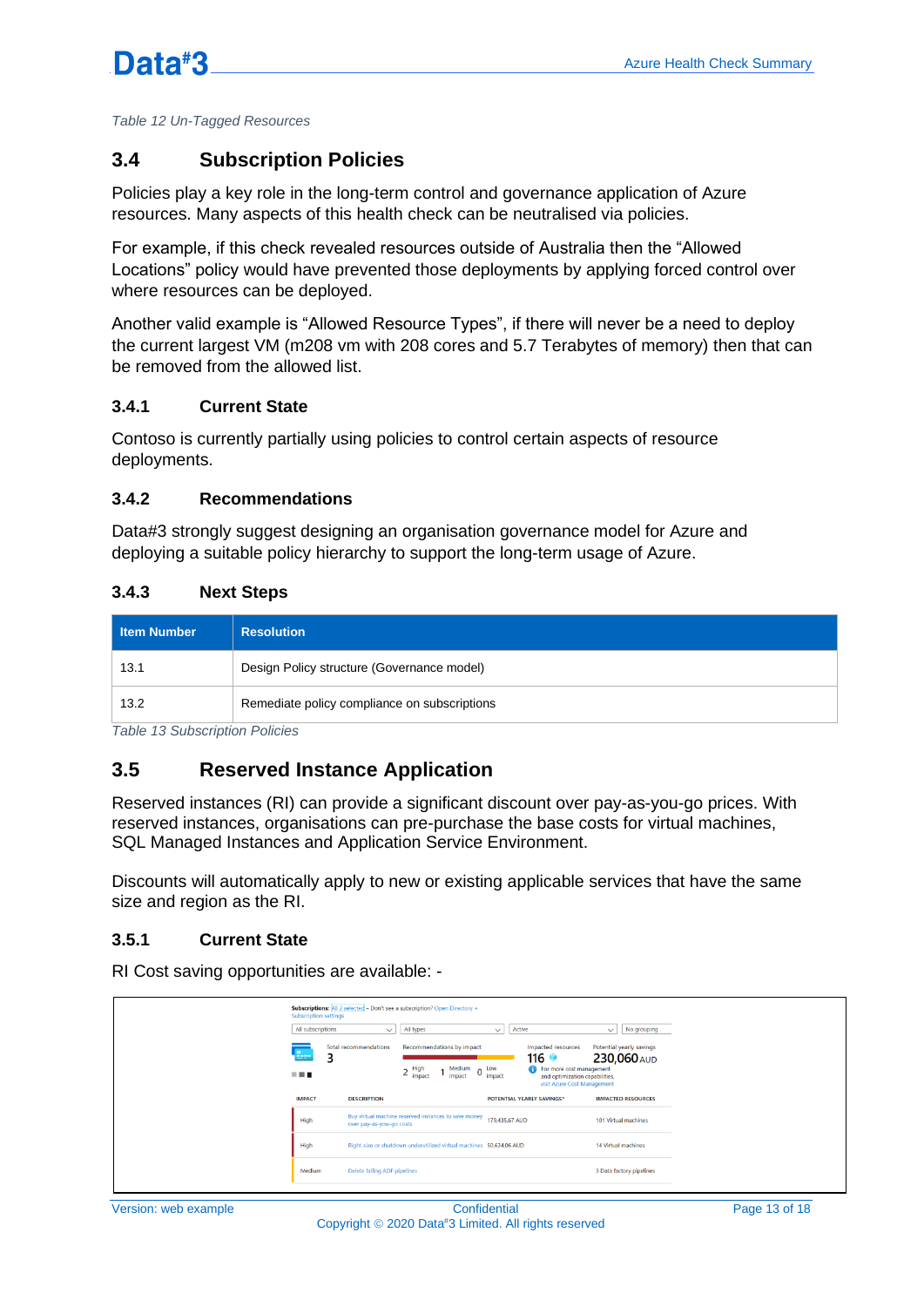### **3.5.2 Recommendations**

Data#3 can work with Contoso to decide where and how RI can be applied to optimise resource cost usage over a three-year term.

#### **3.5.3 Next Steps**

| 14.1 | Implement cost saving recommendations |
|------|---------------------------------------|

<span id="page-14-1"></span>*Table 14 Reserved Instance Application*

### <span id="page-14-0"></span>**3.6 Azure Hybrid Use Benefit**

Azure Hybrid Use Benefit (AHUB) allows an organisation to extend Windows Server\Client and SQL on-premises licensing into Azure.

AHUB is available to organisations who own eligible SQL Server and/or Windows Server licenses with active Software Assurance or the equivalent qualifying subscription licenses below: -

- Windows Server Datacenter edition with Software Assurance
- Windows Server Standard Edition with Software Assurance
- SQL Server Enterprise Core with Software Assurance
- SQL Server Standard Core with Software Assurance

This check looks at the current VM deployments and if the deployments are ARM based, Windows Operating system and not deprovisioned then eligible VMs are listed here.

Important note, this check looks at the current application of AHUB and does not factor in eligibility from a licensing perspective.

### **3.6.1 Current State**

Refer to the reference document here for a full list of VMs that are eligible for AHUB.



#### **3.6.2 Recommendations**

Contoso currently operate in a sub optimal manner and further cost saving opportunities could be realised if AHUB is fully applied to eligible workloads.

Contoso currently cannot apply AHUB to several workloads due to ASM resource type deployments, these resources will need to be migrated to ARM prior to AHUB application.

#### **3.6.3 Next Steps**

| <b>I</b> Item Number              | <b>Resolution</b>                              |  |  |  |
|-----------------------------------|------------------------------------------------|--|--|--|
| 15.1                              | Enable Azure Hybrid Use Benefit where eligible |  |  |  |
| Table 15 Azure Hybrid Use Benefit |                                                |  |  |  |

<span id="page-14-2"></span>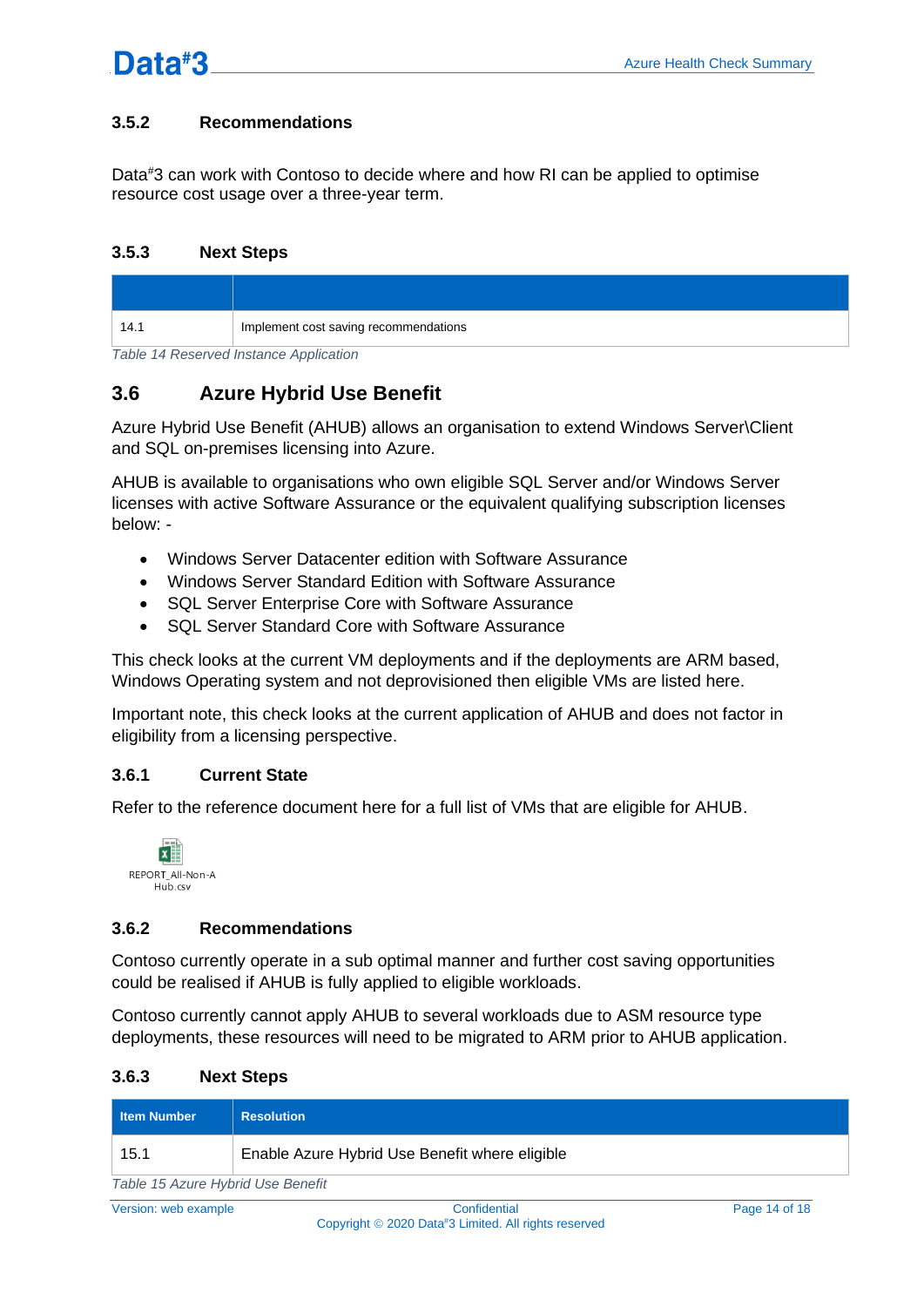## <span id="page-15-0"></span>**3.7 Tenant\Subscription Topology**

Azure Tenant and Subscriptions should map to the Organisation hierarchy for ease of management and portability of infrastructure.



This methodology applies to Governmental Departments as well. Machinery of Government changes can be extremely expensive. Migrating infrastructure from Department A to Department B requires a large amount of planning and effort and the ability to detach and attach an entire subscription dramatically simplifies this process.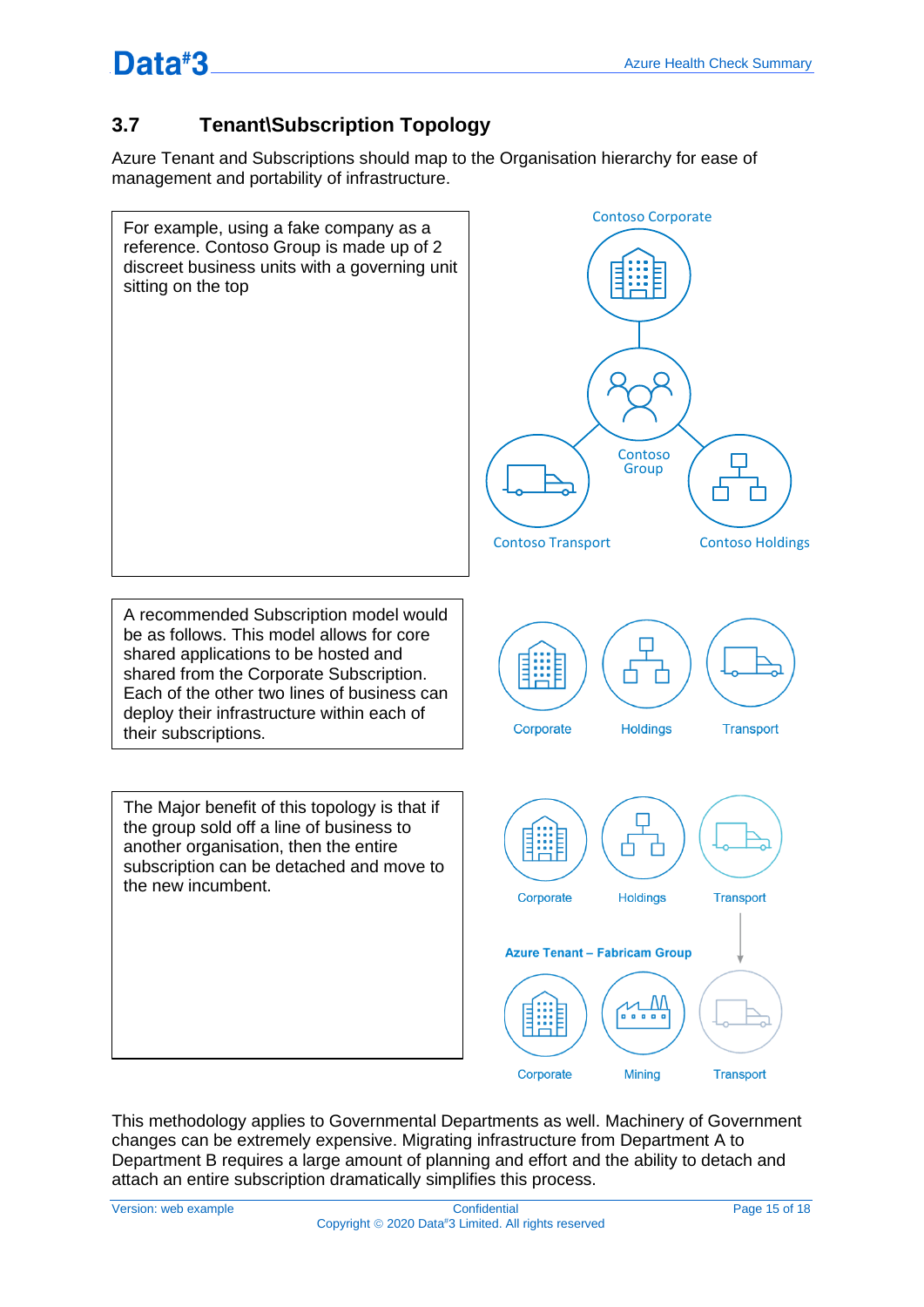### **3.7.1 Current State**

Contoso operate within a single Tenant and is licensed under Azure AD Premium 2.

Contoso operate within a multiple Subscription topology with DEV | TEST | PROD named workloads, the subscription offer is EA.

| <b>Subscription name</b> | ↑⊥ | <b>Subscription ID</b> | ↑↓ | <b>My role</b> | ٦L. | <b>Current cost</b> |
|--------------------------|----|------------------------|----|----------------|-----|---------------------|
| $\ddotsc$                |    |                        |    | Reader         |     | A\$6,727.51         |
| <b>CON</b>               |    |                        |    | Reader         |     | A\$88,135.47        |

### **3.7.2 Recommendations**

It is recommended that Contoso complete a planning workshop to gain an understanding of how they control subscriptions and which layout best fits their end goals. Further cost saving opportunities exist by establishing an EA Dev\Test subscription for non-production workloads.

### **3.7.3 Next Steps**

| Item Number | <b>Resolution</b>                   |
|-------------|-------------------------------------|
| 16.1        | <b>Review Subscription topology</b> |
| 16.2        | Implement EA Dev\Test               |

<span id="page-16-0"></span>*Table 16 Tenant\Subscription Topology*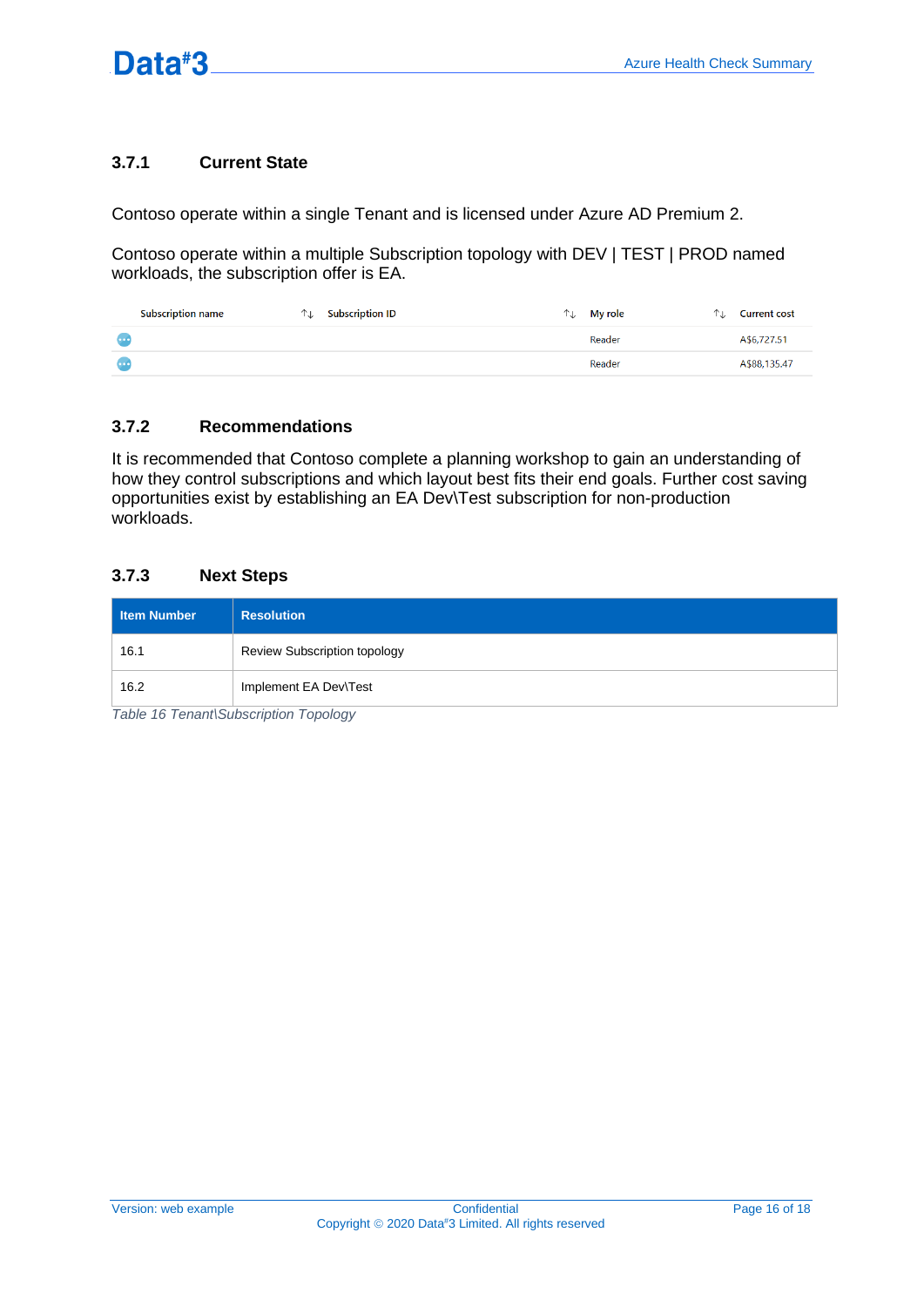## <span id="page-17-0"></span>**Summary of Next Steps**

The below table list the summary of next steps that Contoso should review and action via Data#3 Professional or Managed Services. Where possible a priority has been included to focus on the high impact recommendations based on Data#3's extensive experience with managing organisations in Azure.

To reduce the response time for Data#3 to provide a proposal to work through the findings select the Yes box next to each item and send this page to your account representative or sales specialist.

| <b>Item Number</b> | <b>Resolution</b>                                                     | Data#3 Engagement? |
|--------------------|-----------------------------------------------------------------------|--------------------|
| 2.1                | Remediate Risk Detections.                                            | $\square$ - Yes    |
| $2.2\phantom{0}$   | Enable and configure Azure Sentinel                                   | $\square$ - Yes    |
| 3.1                | Review current AADConnect settings and enable modern auth             | $\square$ - Yes    |
| 4.1                | Enable SSPR admin notifications                                       | $\square$ - Yes    |
| 5.1                | Strengthen current conditional access policies                        | $\square$ - Yes    |
| 5.2                | Implement risk-based policies                                         | $\square$ - Yes    |
| 6.1                | Enable ASC Standard tier for all Subscriptions                        | $\square$ - Yes    |
| 6.2                | Integrate with Azure Sentinel                                         | $\square$ - Yes    |
| 7.1                | <b>Remediate Security Alerts</b>                                      | $\Box$ - Yes       |
| 8.1                | Implement break glass accounts                                        | $\Box$ - Yes       |
| 9.1                | Limit global admin role to break glass accounts                       | $\square$ - Yes    |
| 9.2                | Review and restrict service account rights                            | $\square$ - Yes    |
| 9.3                | Strengthen Conditional Access Policies to enforce MFA for Admin roles | $\square$ - Yes    |
| 11.1               | Review resources outside of Australia and relocate to AU region       | $\square$ - Yes    |
| 12.1               | Design Tag Policy requirements                                        | $\square$ - Yes    |
| 12.2               | Implement Tagging policy                                              | $\square$ - Yes    |
| 13.1               | Design Policy structure (Governance model)                            | $\square$ - Yes    |
| 13.2               | Remediate policy compliance on subscriptions                          | $\square$ - Yes    |
| 14.1               | Implement cost saving recommendations                                 | $\square$ - Yes    |
| 15.1               | Enable Azure Hybrid Use Benefit where eligible                        | $\square$ - Yes    |
| 16.1               | Review Subscription topology                                          | $\square$ - Yes    |